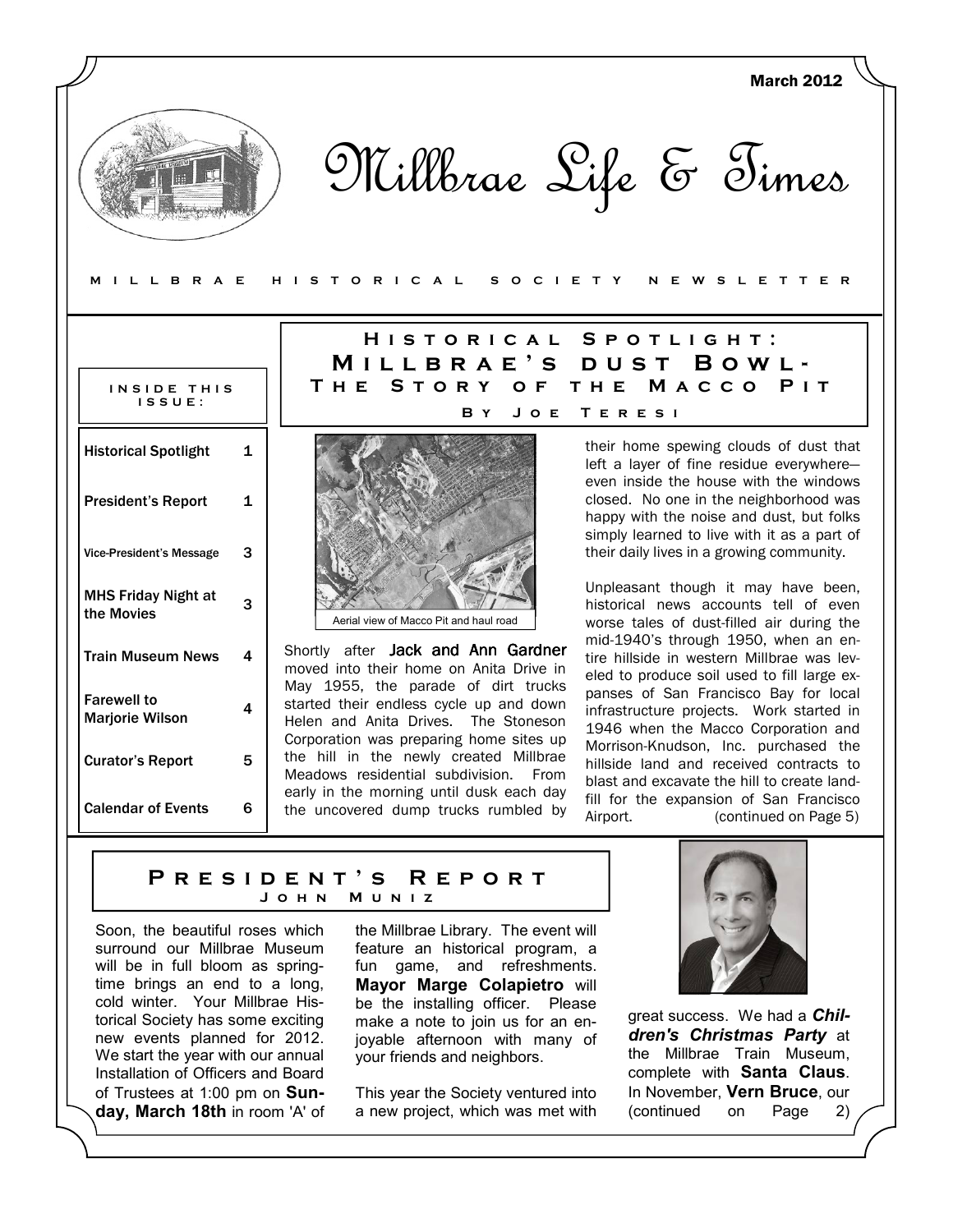MILLBRAE LIFE & TIMES

PAGE<sub>2</sub>

### P R E S I D E N T 'S R E P O R T ( CONTINUED FROM PAGE 1)

Train Museum curator had a visitor. Mrs. Kimberly **Beliso** and her son visited the Museum and were so impressed that she broached the idea of using the Train Museum for a Children's Christmas Party. Vern and I discussed it, and we went ahead and scheduled



the party for Saturday, December 10. It was a fantastic morning for our thirty youngsters and their parents. We had games, treats, and Santa Claus came in for a visit. Thank you Santa for helping at our Children's Christmas Party! Our Board of Trustees unani-

mously voted to continue and expand the Children's Christmas Party in future years, with the help and support of Mrs. Beliso. Watch for our Fall Newsletter for the date and time of this year's Children's Christmas Party — your grandchildren will love it!

Remember back in the day when you loved to go to the movies? Sitting in the dark and watching those exciting scenes on a big screen, nestled in the loge seats, and stuffing your face with popcorn, candy and soda! And of course the stars — John Wayne, Tyrone Power, Errol Flynn, Cary Grant, Lana Turner, Joan Crawford, Bette Davis, Rita Hayworth just to name a few who come to mind. Well, you can relive the days of "Hollywood's Golden Age" by showing up at the Millbrae Museum for our free, monthly **Friday Night at the Movies.** The curtain goes up at 7:00 pm, and the loges fill up fast. See the list of upcoming feature films on Page 3.

Our annual Millbrae Historical Society Fourth of July **Picnic** is just around the corner. Again this year, the picnic will be on **Wednesday, July 4<sup>th</sup> in the David Chetcuti Community Room.** This is the definitive Chetcuti Community Room. Fourth of July celebration in Millbrae, a chance to celebrate our nation's birthday with the Millbrae Historical Society and your friends and neighbors. We will also have our 1929 Ford Model "AA" truck available for viewing. This is one of our biggest fund raisers, so please plan on attending!

In case you missed our annual *Christmas Party* on December 14th, I have to say it was a "hum dinger".

The Museum was packed with hungry holiday revelers. As usual, we sang Christmas carols, and feasted on a complimentary holiday buffet and Champagne. Yes, Santa also came to our holiday party; we now have an in-house Santa. Thank you to our Society volunteers (too



numerous to mention) who helped decorate the interior and exterior of the Museum. If you are wondering who Santa was, take a close look at the photo, and you may be able to figure it out. At right is Santa with **Vern Bruce**'s darling children.

Upcoming activities:

- In August, our annual **Rummage Sale** in front of the Millbrae Museum; keep checking for a date.
- Our annual Field Trip (time and place TBD); keep an eye open.
- Our annual **Docent Lunch** for members who are docents at the Millbrae Museum and Train Museum.

One great resource, for Millbrae Historical Society events, plus other information like the Board Meeting agendas and minutes and past newsletters, is our web site. Our webmaster, Joe Teresi, has done an incredible job revamping the old web site into a master of information. You can find the Millbrae Historical Society web site at: www.millbraehs.org.

In closing, I want to thank all our members who have been with the Society for so many years and for renewing your membership. Also, I welcome our many new members to the fold. Thank you also to our docents who serve our Museum by guiding guests through the history of Millbrae and to the Board of Trustees, who make the decisions which serve you our members.

Thank you and best wishes,

#### John Muniz

MHS President (2008 - present) "The past is our key to the future."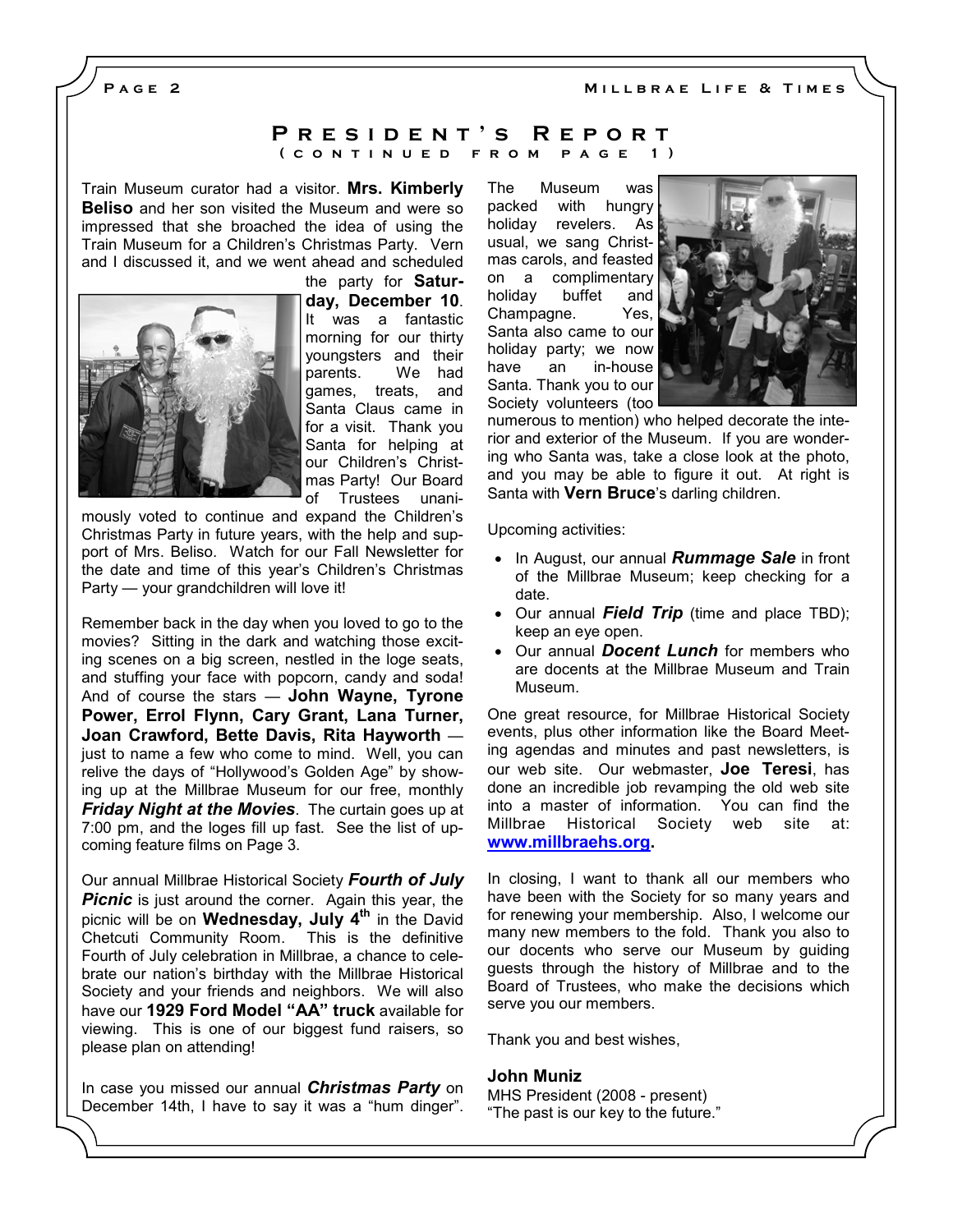M I L L B R A E L I F E & T I M E S A G E 3

## VICE - PRESIDENT'S **MESSAGE** PAUL LARSON

Greetings members, Trustees and friends of the Millbrae Historical Society!

This is a busy year... at least for me. So many activities, projects, meetings, and Chapel of the Highlands duties keep me very occupied. I must admit that it can be a little like living in a whirlwind, sometimes like Dorothy's dilemma in the *Wizard of Oz...* but not quite as bad. I'm fortunate to have a good crew at the Chapel of the Highlands to support me, and Lions who I rely on to assist with Lions Club matters. Unfortunately I've been absent from a number of MHS Trustee meetings due to conflicting circumstances. I miss being in the middle of the MHS action, but I always have my heart close to the MHS and everyone involved.

I'm looking forward to the upcoming Millbrae Historical Society Installation on Sunday, March 18 at 1:00 pm at the Millbrae Library. I was asked by MHS Past President Mary Vella Treseler along with MHS President John **Muniz** to come up with an entertaining and informative guest speaker for this event. When this question came up I was slightly "thrown for a loop", and didn't quite know where to begin looking. As luck would have it, I received an e-mail the following day from a representative of the USS Hornet Museum in Alameda asking if they could speak at one of our events. I jumped at the chance and am currently making preliminary arrangements for a USS Hornet docent to attend our MHS Installation. As of this writing, the question of whether or not a speaker is available is still up in the air. A speaker confirmation has not yet come through... but I'm keeping my fingers crossed. If they are not available for the Installation, I am sure that we can arrange a suitable date for them to speak at a future MHS event.

A different upcoming event is the Police & Firefighters Awards on Friday, March  $30<sup>th</sup>$  at the Crowne Plaza Hotel in Foster



City. The Peninsula Council of Lions (PCL) hosts this annual event and  $I$  am PCL  $1<sup>st</sup>$  Vice-President. My duty is to coordinate nominations for various Police Officers and Firefighters on the Peninsula sent in to me by their Chiefs. I am happy to announce that Millbrae Police Officer Steve O'Malley was nominated to be recognized for his service. Congratulations to Officer O'Malley and to every officer who puts his or her life at risk to protect our Millbrae community.

Here is a belated Happy New Year and all my well wishes for a healthy and happy 2012.

All my best to you and your family, From MHS Vice President,

Paul Larson

# Millbrae Historical Society Presents Friday Night at the Movies



WHAT: Come watch classic movies from the Golden Age of Hollywood.

WHERE: Millbrae Museum 420 Poplar Avenue

Bring your own popcorn and a spouse or friend for a fun Friday night on the town!!

| Title                     | Year | <b>Star</b>     | Date and Time |                   |
|---------------------------|------|-----------------|---------------|-------------------|
| The Bad and the Beautiful | 1952 | Lana Turner     | 03/16/2012    | $7:00$ PM         |
| Dark Passage              | 1947 | Humphrey Bogart | 04/20/2012    | $7:00 \text{ PM}$ |
| The Lineup                | 1958 | Eli Wallach     | 05/18/2012    | $7:00$ PM         |
| Vertigo                   | 1958 | Jimmy Stewart   | 06/15/2012    | $7:00$ PM         |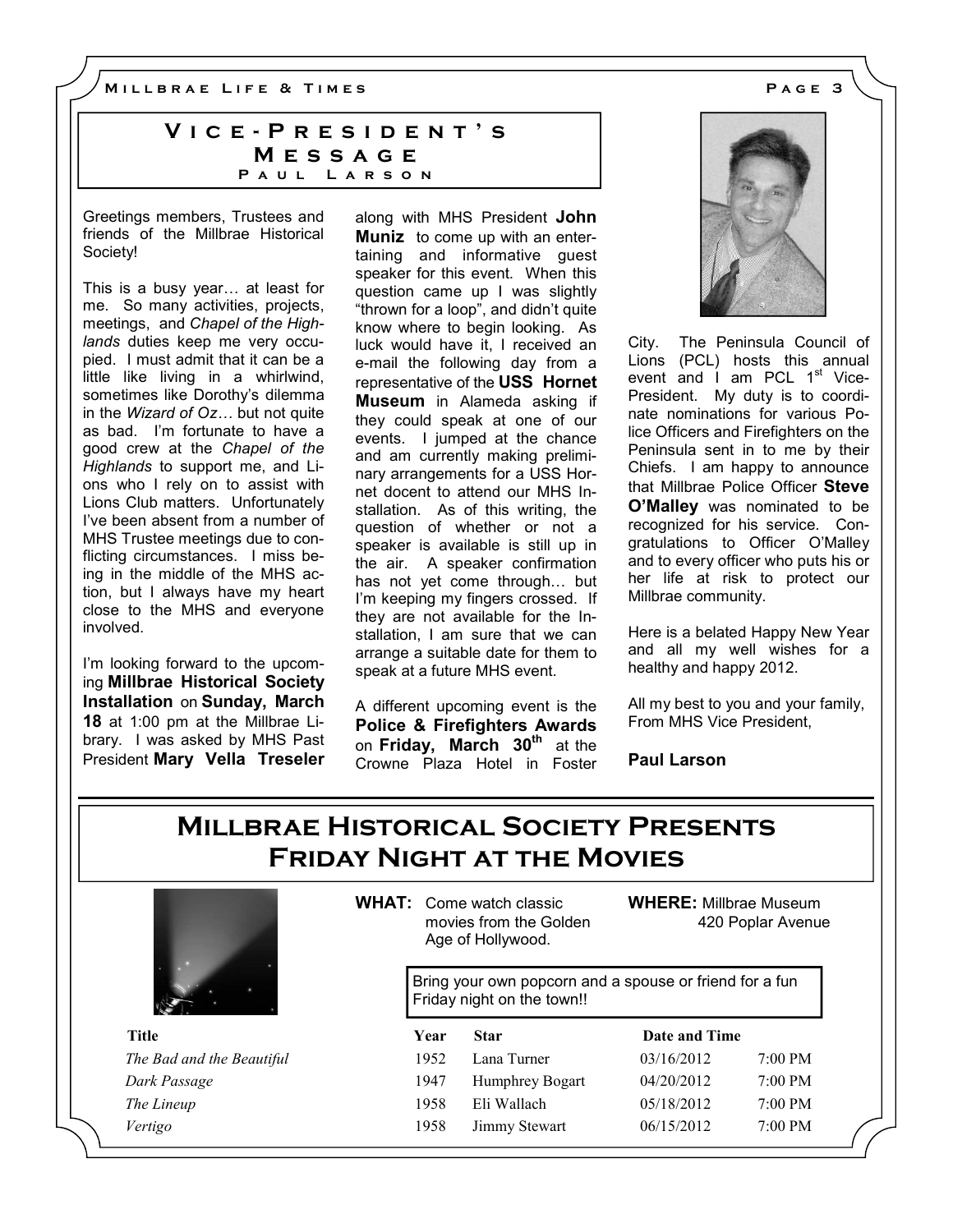P A G E 4 M i l and the MILLBRAE LIFE & TIMES

| TRAIN MUSEUM NEWS        |  |
|--------------------------|--|
| ELIZABETH FURBER, EDITOR |  |
| VERN BRUCE, REPORTER     |  |

Our unveiling of the fully-restored Railway Express Agency delivery truck, donated by Dave and Dianne Hannigan, was a great success. On Saturday, November 5th, we had a great turnout of guests. Both out-going Mayor Dan Quigg and incoming Mayor Marge Colapietro rode the 1929 Ford truck through the parking lot at the Train Museum. We thank the Hannigans for this inspiring and valuable addition to our museum!

We had another wonderful event just before the end of last year. On Saturday, December 10th, we had a Christmas party for children, at our Train Museum. Millbrae resident Kim Beliso, together with her family and friends, put together a very well organized and attended party for approximately 30 to 35 kids, ranging in age from 2 to 10. The museum site was well decorated, and Kim had numerous activities set up, such as making up Christmas cards, cookie decorating, building ginger bread houses, etc. This event was so successful that our Board of Trustees voted unanimously to



make this an annual event. We thank Kim for the great job she did, and her time and expense with this project!

Additional thanks, as always, go to our docents, who help to keep our museum going strong. These volunteers are: Robert Gorran; Gino and Gerry Micheli; Richard Kennedy; and Vern, William and Theresa Bruce.

#### FAREWELL TO MARJORIE WILSON

Longtime Millbrae volunteer and Millbrae Historical Society member Marjorie Wilson died peacefully on January 23 at the age of 88. Marjorie moved to Millbrae in 1962 with her husband George and touched the lives of many over the years through her dedication to volunteerism. We will miss her!

#### M H S 20 1 2 - 1 3 O F F I C E R / T R U S T E E N O M I N E E S

The MHS Nominating Committee has placed the following names into nomination to serve as MHS Officers and Trustees for the year 2012-13:

| President:      | JOI |
|-----------------|-----|
| Vice-President: | Pa  |
| Secretary:      | Ali |
| Treasurer:      | Ve  |

952-6464

President: John Muniz ul Larson icia Espinoza ern Bruce

Parliamentarian: Mary Vella Treseler Trustees: Faye Dawdy, Alicia Espinoza, John Espinoza, Doris Golder, and Walter Haag.

Please patronize our Millbrae Historical Society Lifetime Business Members:



Corey, Luzaich, Pliska, de Ghetaldi & Nastari LLP 700 El Camino Real Millbrae, CA 94030 (650) 871-5666

**BUSINESS - SALESMEN - HOME & CONDO OWNERS - APT. RENTERS** 

MATEO AVE. MINI-STORAGE

1162 SAN MATEO AVE., SO. SAN FRANCISCO 94080 Security - Fireproof Concrete Bldg.

Lockers 4x4 to 16x12 - Self Stor. - Own Lock

9:30 to 5:00 PM Monday - Saturday Closed Sundays

FULLY EQUIPPED, RADIO DISPATCHED MOBILE UNITS COMPLETE LOCKSMITH SERVICES FOREIGN CARS - SAFES



VERNON W. BRUCE, C.M.L. CA LIC. LCO 674 www.millbraelock.com

(650) 583-5698 FAX (650) 692-0162 311 EL CAMINO REAL MILLBRAE, CA 94030-2609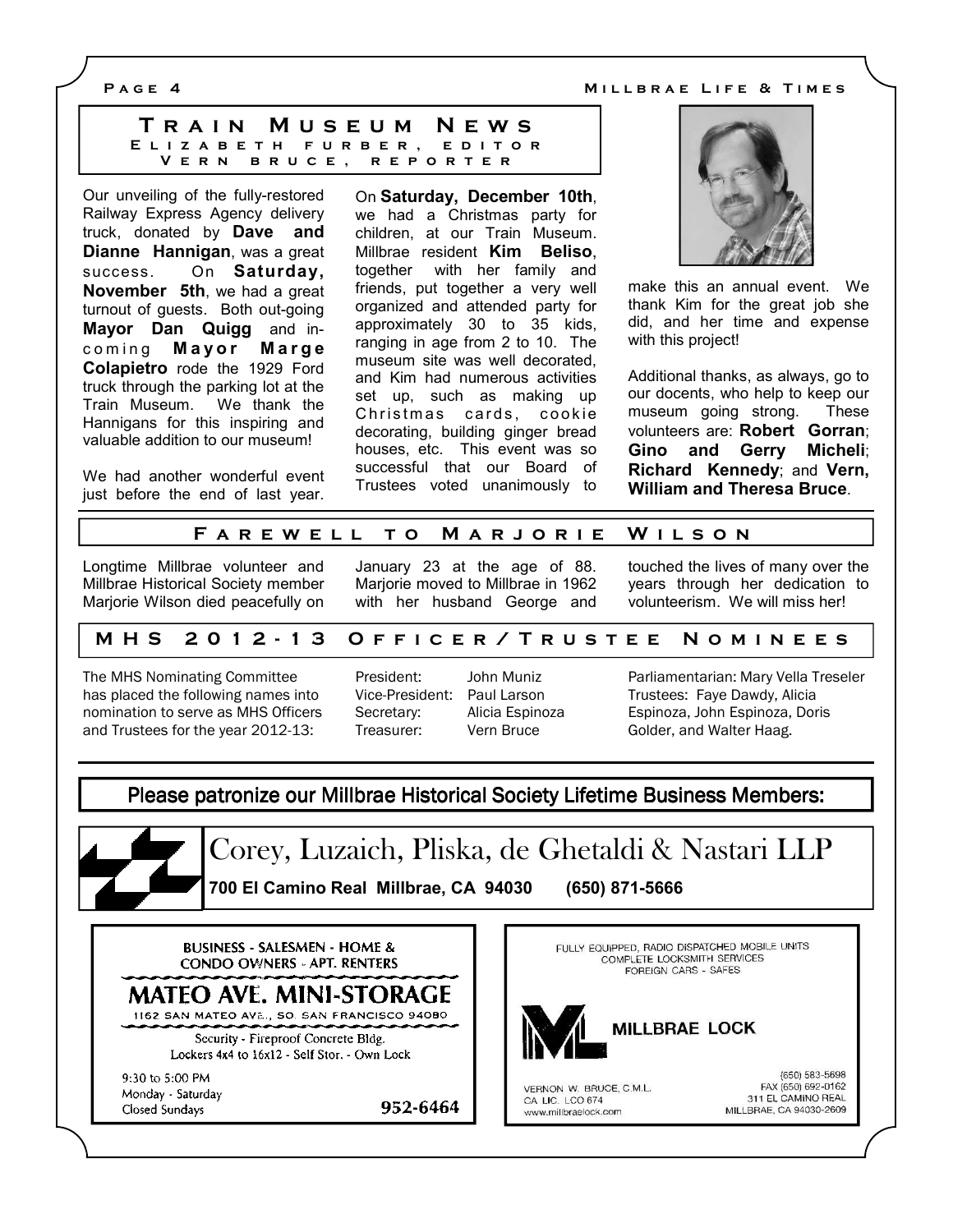#### C U R A T O R ' S R E P O R T A L M A M A S S O L O D O R O T H Y S E M K E

A thank you to President John **Muniz** for arranging a Museum visit for Boy Scout Troop 355 and a pack of Cub Scouts from San Francisco, who immensely enjoyed their tour of the Museum. Thanks also to **Denis Fama** for showing them the Scout House at Taylor School.

David Hartly donated a beautiful rose-colored antique glass kerosene lamp on display in the Heritage Room. He also donated many other antique artifacts, including a pair of high-laced shoes from the 1800s and an antique bird cage. We are using the cage to hold donations from our Museum visitors. Thank you, David!

Pat Kroft donated some Art & Wine Festival glasses to the Museum. For those of you who collect these glasses and have some missing years, call or visit the Museum on Saturdays to see if we have the glasses you need.

Gene and Ann Kirkbride have donated so many artifacts that we cannot list them all. On display in the Fran Baxter Room are two handcrafted ship models - one a sailboat and another that is also a music box. Thanks to Gene and Ann for their generosity!

With the closing of the Millbrae/ San Bruno Chapter of the **Sorop**timist Club, we are now housing their Club books and albums.

Janice Green, President of the Mills Estate Women's Club, has donated several books documenting the Club's history. Thank you!

Arnette Bonzani, a longtime Millbrae resident, is writing a book about growing up in Millbrae. We have been able to supply some historical information about her family to assist her with her writing. She will be coming back to the Museum to do additional research. We are anxiously awaiting the publication of her book!

We all enjoyed the annual Holi-

day Party. The party was catered by Leonardo's Deli, with desserts donated by the Society's Board members. Great voices were heard during the singing of carols, and all had a great time!

Our annual **Rummage Sale** will be held in August. If anyone has items to donate (no clothing, please) or is interested in helping with sorting/pricing of items or working at the Sale, please drop by the Museum or call 692-5786.

The Museum staff needs your help with finding and clipping newspaper articles about Millbrae and posting them in albums. If you can lend a hand, please call the Museum at 692-5786.

## THE STORY OF THE MACCO PIT ( C o n t i n u e d f r o m P a g e 1 )

The excavation activity quickly turned a large swath of quiet, idyllic Millbrae into a full-time construction zone. The contractors built a haul road right through the undeveloped middle of town, roughly following present-day upper Helen Drive, Tioga Drive, and Richmond Drive, onto temporary overpasses crossing El Camino Real and the railroad tracks, and out to the Airport. Seeking to finish the job as quickly as possible, the truckers reportedly hauled dirt from the huge excavation, which became known as the Macco Pit, 18 to 24 hours a day, 7 days a week. Shortly after the Airport project started, the contractors

were awarded an even larger contract to provide fill material to the State Division of Highways for construction of the Bayshore Highway between Colma Creek and North Burlingame. The work continued unabated for nearly five years. The Millbrae Sun is filled with articles chronicling the disputes between the contractors and



local residents over incessant blasting, loud, speeding trucks, and the ever-present clouds of dust. The battle with the operators of the Macco Pit became one of the first legal battles for the new City of Millbrae following its incorporation in 1948. Eventually the work ended, but not before over 17 million cubic yards of soil were excavated and hauled across the length of Millbrae, transforming rolling hills into a flat, sloping plateau large enough to accommodate the entire Meadows neighborhood. Jack and Ann experienced the daily taste of dust, but luckily for them Millbrae's true Dust Bowl days had already passed.